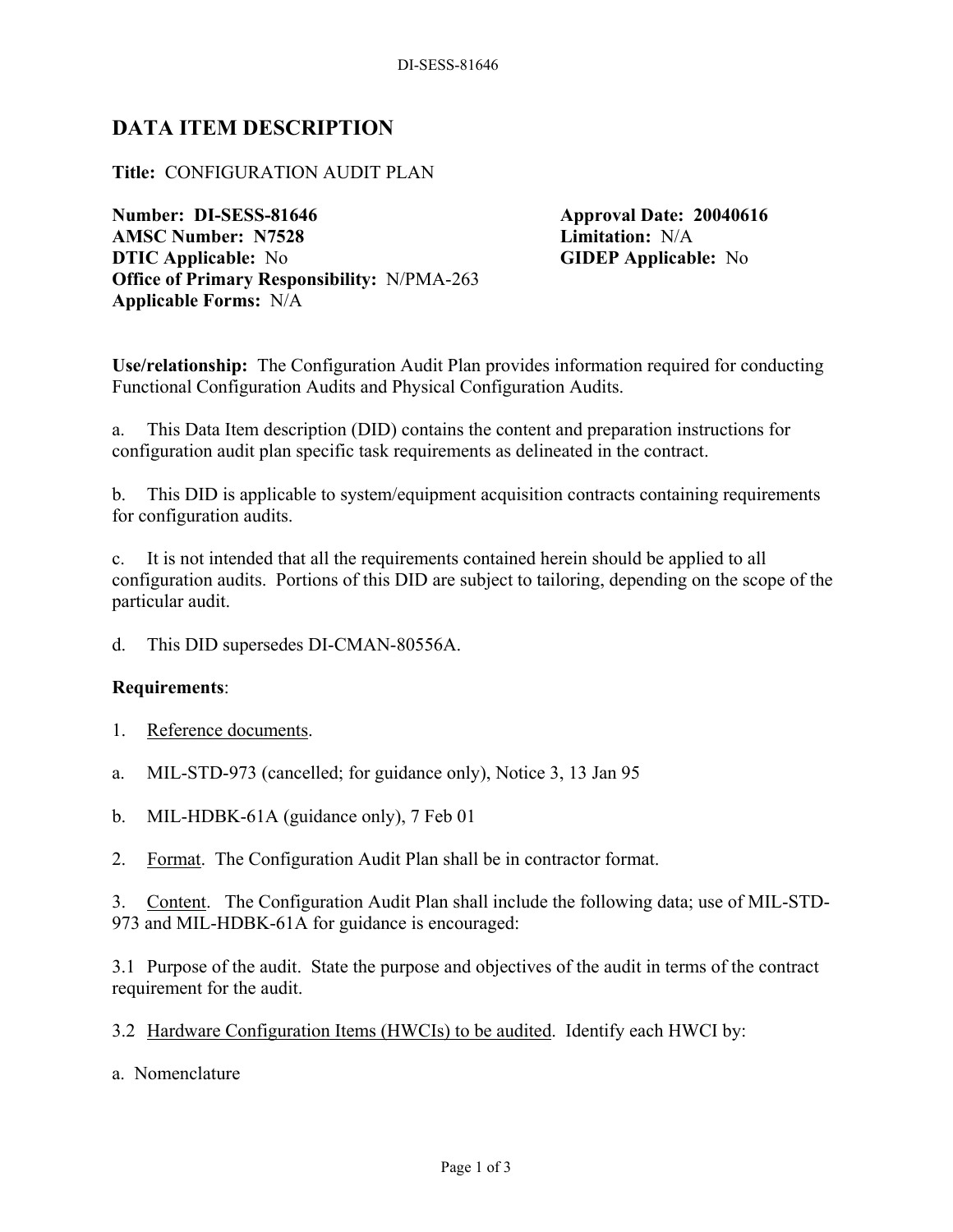- b. Specification identification number
- c. Serial number
- d. Other applicable identification numbers.
- 3.3 Computer Software Configuration Items (CSCI) to be audited. Identify each CSCI by:
- a. Software title.
- b. Code identification number.
- c. Software inventory numbering system.
- d. Drawing and part number.
- e. Specification identification number.
- f. Other applicable identification numbers.
- 3.4 Documentation to be audited. Identify the following, applicable:
- a. Engineering drawings.
- b. Applicable specifications.
- c. Engineering change proposals.
- d. Test plans and procedures.
- e. Operating and support manuals.
- f. Configuration documentation release procedures.
- g. Quality assurance documentation and procedures.
- h. Requests for deviation/waivers.
- i. Software descriptions flow charts, manuals and lists.
- 3.5 Reference materials. Identify the following supporting documentation as applicable:
- a. Systems engineering technical data.
- b. Trade study results.
- c. Producibility analysis results.